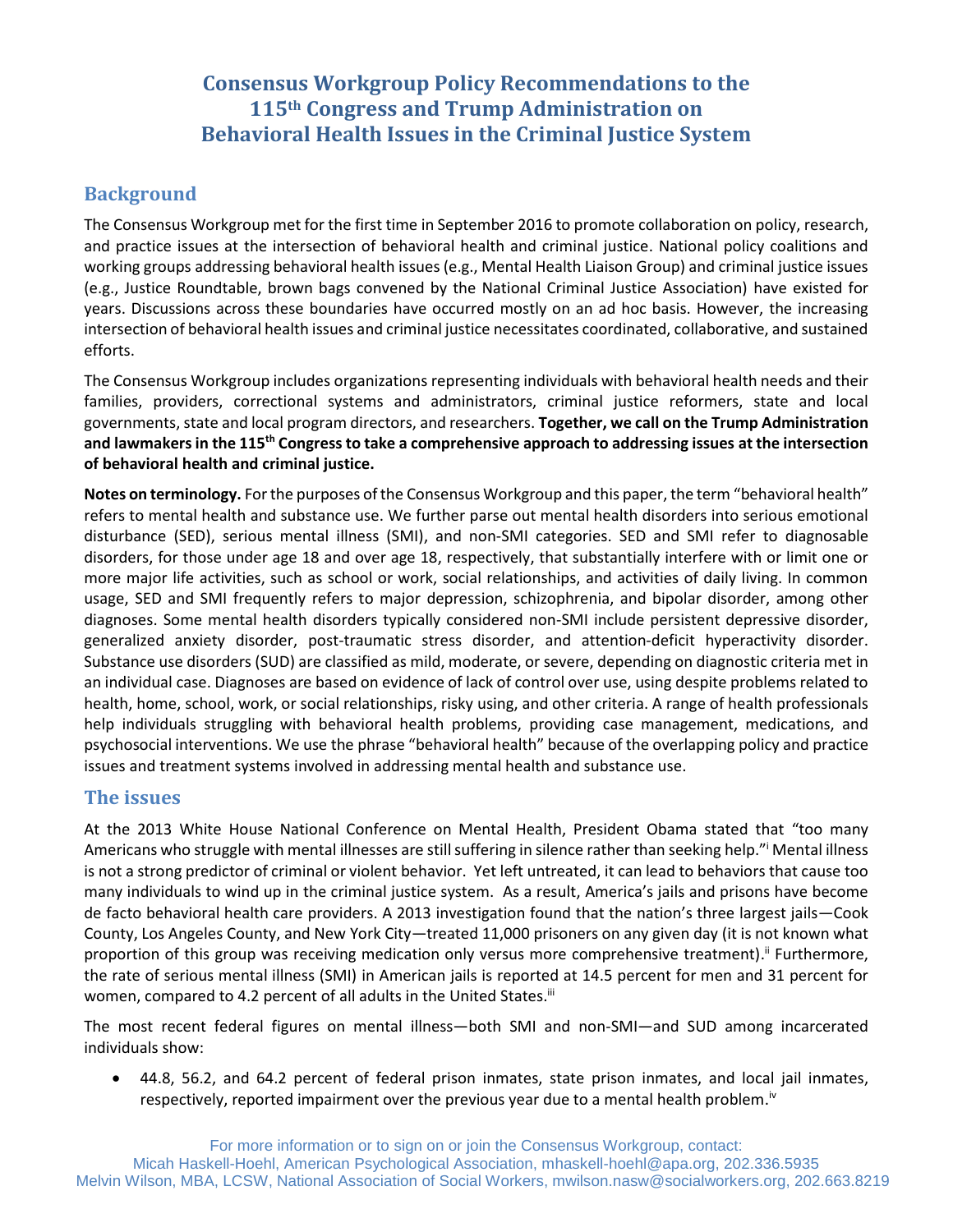45.5, 53.4, and 68 percent of federal prison inmates, state prison inmates, and local jail inmates, respectively, met the criteria for drug dependence, abuse, or both. $v$ 

A more recent federal report on restrictive housing that used a measure of psychological distress found that: 18.2 percent of prisoners and 22.2 percent of jail inmates met the criteria for an anxiety or mood disorder; and 14.6 percent of prisoners and 26.2 percent of jail inmates met the criteria for serious psychological distress.<sup>vi</sup>

Juvenile justice systems also bear the burden of an overwhelmed behavioral health system and have become de facto treatment setting for many individuals under 18 who lack access to standard care. Nearly half of children and adolescents in the child welfare system have a mental health disorder, and 70 percent of youth detained in the juvenile justice system have diagnosable symptoms of a mental health disorder—three and a half times the rate among all individuals under the age of 18.vii In one recent study, 61.2 percent of justice-involved youth screened positive for a substance use disorder; the study identified comorbid mental health and substance abuse disorders in 48.6% of these youth.<sup>viii</sup>

# **What is being done**

A growing awareness of this crisis has led to investments in programs and practices that better meet justiceinvolved individuals' behavioral health needs, make better use of public resources, and protect public safety. Preand post-booking diversion, such as Crisis Intervention Team models and problem-solving courts, help keep those who pose little risk to public safety out of formal criminal justice processes. Significant efforts also are under way to ensure that criminal justice and health agency partnerships, jails, and prisons effectively meet the behavioral health needs of individuals who come into contact with the justice system. All of these efforts strongly emphasize reducing the rate of reoffending and re-arrest.

Policymakers have taken note, and federal programs and legislation that address the disparate level of behavioral health needs in the criminal justice system have strong bipartisan backing. Successes from state and local efforts inform federal investments in this area, and federal agencies draw from lessons learned to guide the delivery of technical assistance and other support to local and state agencies. However, to address the extent of the fragmentation that exists across systems requires additional coordination and resources at the federal level, and individuals with behavioral health needs, correctional systems, law enforcement, and public mental health and addictions agencies urgently need additional federal support. The time has come to address behavioral health issues in criminal justice in a coordinated, comprehensive fashion.

# **Priority Recommendations to Federal Policymakers**

The Consensus Workgroup urges federal policymakers to take immediate action in the following areas:

### **1. Federal support, training, and technical assistance to state and local agencies.**

We strongly support existing federal efforts in this area, such as Substance Abuse and Mental Health Services Administration (SAMHSA) grant programs (e.g., Jail Diversion, Drug Court and Offender Reentry programs) and the Bureau of Justice Assistance (BJA) grant programs (e.g., Justice and Mental Health Collaboration Program, the Second Chance Act, and the Byrne Justice Assistance Grant programs). Yet, meeting the level of need seen across the nation and spurring and supporting systematic reforms requires additional support, training and funding. To that end, we recommend federal support for state and local efforts that are tailored to the needs of specific professions, locales, and decision-making points in the criminal justice system:

- A. Cross-cutting
	- Establish a **clearinghouse on best practices**that lead to positive outcomes for people with mental health and substance use disorders involved in the justice system. As the professional and research literature supports it, include practices specific to the roles of law enforcement, judges, prosecutors, public defenders, correctional agency administrators and officers, community supervision agency administrators and officers, mental health and substance use service agencies and providers, and community service agencies (e.g., housing authorities).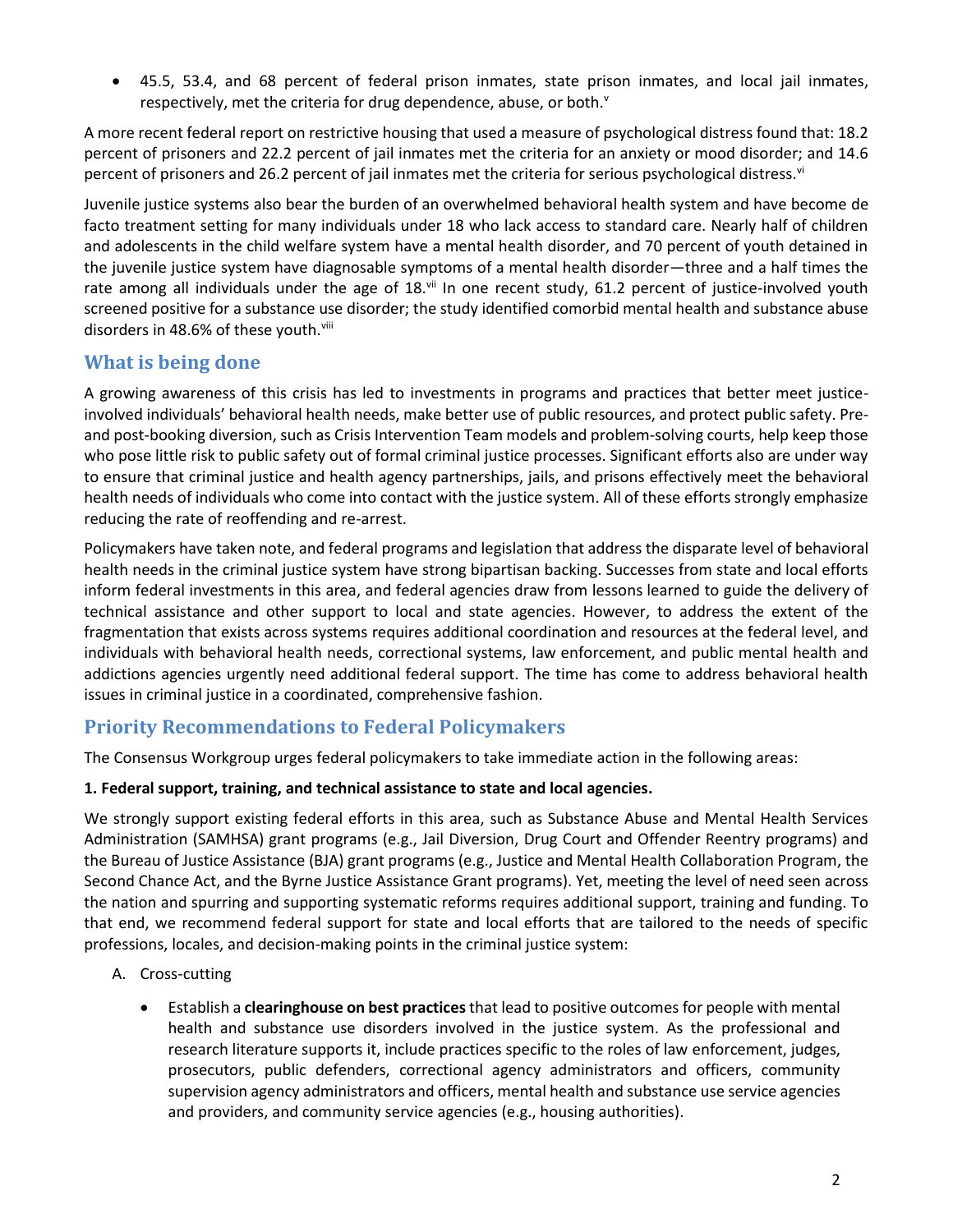- Help state and local systems expand efforts to **universally screen and assess** at all points across the criminal justice continuum for**:**
	- **Mental health and substance use disorders** to inform connections to appropriate treatment and services; and
	- **Criminogenic risk** (or the likelihood that someone will commit future offenses) **and need**, to further inform recidivism reduction programming and release decisions (i.e., whether to require supervision or services to reduce the risk of reoffending).
- Connect justice-involved and at-risk individuals to **health care coverage and services**:
	- **Allow Medicaid to cover services for incarcerated individuals pre-adjudication.**  Medicaid does not pay for health services provided to inmates of public institutions. Yet up to half of individuals held in jails across the nation have not yet gone to trial, let alone been convicted of, the charges for which they are being held. Medicaid should cover services for this population.
	- Support states in **suspending, rather than terminating, Medicaid coverage** during incarceration. When a person is incarcerated, even for a short time pending trial in county jail, it is common for their Medicaid benefits to be terminated. This can be a function of state policy or limitations in information systems. Reinstating Medicaid benefits can take up to several months, meaning a substantial lag in accessing treatment in the community. Research has shown that this delay in starting treatment after incarceration drastically increases recidivism.
	- **Communicate the availability of services to Medicaid recipients**. In 2017, the program will come into compliance with Mental Health and Substance Use Disorder Parity provisions, which require equal coverage for medical/surgical and behavioral health services. The application of mental health and addiction parity across health insurance providers enhances the opportunity for individuals to access needed supports in local communities, and it is imperative to provide notice of newly covered services to who are eligible for Medicaid.
	- **Connect individuals to health coverage and services** during the reentry process. Those preparing for release should apply for/reactivate Medicaid or gain coverage on the health insurance marketplace during a 60-day special enrollment window. Minimizing delays in accessing health care services is critical for those with chronic medical conditions and behavioral health needs.
- Support the specific needs of justice-involved individuals in **rural communities** through telemedicine and other means of delivering services over longer distances. Some rural communities face barriers to the provision of services because of their proximity to hospitals, qualified professionals, and community behavioral health agencies.
- Address **behavioral health disparities** and the **specific needs of special populations** involved in the justice system, including racial and ethnic minorities, women, individuals with disabilities, older adults, homeless individuals, and lesbian, gay, bisexual, and transgender people.
- Support the integrated treatment of **co-occurring disorders**. Many people suffer from both mental health and substance use disorders, referred to as a co-occurring disorder. Historically, those with co-occurring disorders have received mental health treatment services separately from substance use treatment services, funded, in part, through separate federal block grant programs. However, current research shows that individuals with co-occurring disorders are best served through integrated care. Many integrated care programs and methods exist, all of which should assess and match the patient to their appropriate level of care based on the severity of their illness. This approach often lowers costs and creates better outcomes.
- Support the expansion of **trauma-informed systems and care**. Traumatic stress, including posttraumatic stress disorder, is widespread among the justice-involved population. It can underlie emotional, cognitive, and behavioral patterns that seem to indicate other behavioral disorders and can be made worse through certain treatment modalities for other disorders. Effective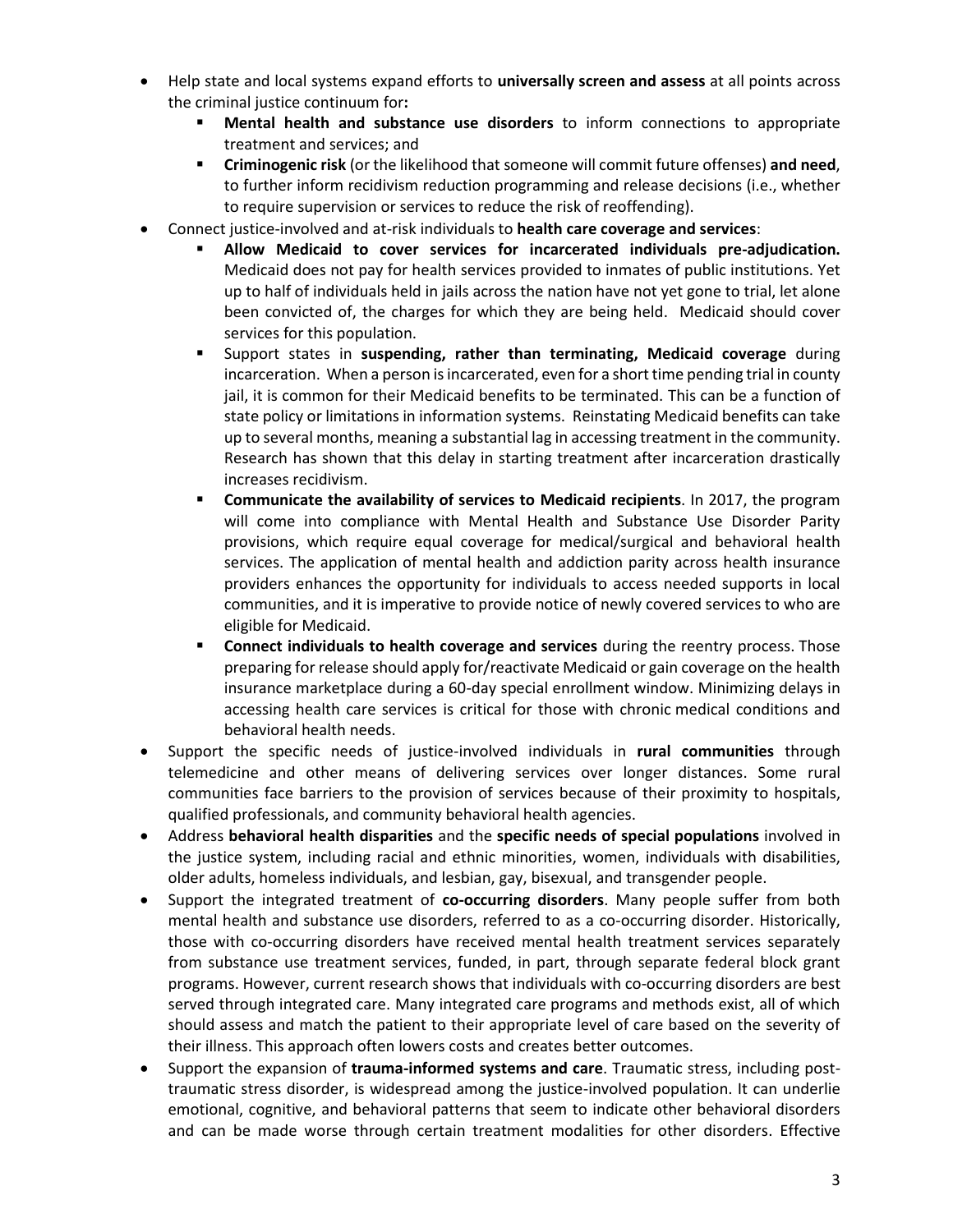trauma-informed systems incorporate psychoeducation for justice-involved individuals, systemwide training for professionals, and evidence-based and promising group and individual interventions.

- B. Effective diversion practices (pre-arrest, pre-trial, post-adjudication)
	- Encourage further dissemination and implementation of **evidence-informed and promising diversion (pre-arrest, pre-trial, post-adjudication, and short-term crisis facilities) responses,**  such as law enforcement, court-based, and jail-based responses. The Consensus Workgroup recognizes that existing federal efforts exist in this area and strongly supports their expansion through training and technical assistance through state grant-making agencies to service providers.
	- **Improve and expand promising law enforcement responses** to individuals with behavioral health needs. Effective assessment is essential at the earliest point of contact so that an appropriate diversion path can be determined. This requires additional training for law enforcement. Great demand also exists for training to help law enforcement respond safely to emergency situations involving individuals experiencing a mental health or addiction crisis. We recommend: creating a national center to help meet this demand; supporting training to help officers triage potential mental health crises, as well as intensive training for a smaller group of officers who will respond in a more comprehensive way to mental health and addiction crises; and supporting training of non-sworn personnel.
	- Help state and local jurisdictions develop policies to **support adherence to treatment plans, supervision conditions, incentives, and reimbursement for community commitment**, including incentives and graduated sanctions that are the least restrictive necessary, reasonably calculated to prevent further criminal justice involvement, and do not inadvertently or deliberately disadvantage persons with mental health or substance use disorders. Officers also need to be able to adjust the restrictiveness and intensity of supervision conditions based on individual circumstances. Substance use disorders are defined by their chronic and relapsing nature, and federal agencies should extend support to jurisdictions that wish to implement accountability measures other than secure detention for failed drug screens.
- C. Effective practices during incarceration
	- Facilitate and support the universal adoption of **evidence-based screening, assessment, and treatment** in jails and prisons, including access to both psychosocial and psychopharmacological treatments, as indicated. DOJ can take model policies and practices from state and local corrections and the Bureau of Prisons and help other facilities improve the care they provide.
	- **Improve correctional officer responses** to mental illness and mental health crises. Build on the work of the National Institute of Corrections to provide correctional officers with training on deescalation and other means of safely resolving situations involving inmates in mental health crisis.
	- Give jails and prisons guidance, standards, and other tools to **reduce the use of restrictive housing**. Correctional systems are placing a premium on reducing their restrictive housing populations, especially those with behavioral health needs, who may be at increased risk for worsening symptoms in these settings. DOJ should build on its restrictive housing report and Bureau of Prisons (BOP) reforms, provide support to state prisons and local jails, and disseminate lessons learned from these efforts.
	- Help **local and county jails** address the unique challenges they face related to behavioral health. Jails, even more so than prisons: house a higher proportion of individuals diagnosed with severe and chronic mental illness than prisons; operate with unpredictable inmate release dates, which hampers the development of reentry plans; and have limited ability to coordinate with local behavioral health authorities, link inmates to core services in the community, and provide for continuity of care during reentry. Jails also need support specific to suicide prevention, including universal, validated suicide risk assessments and policies and services for those deemed to be at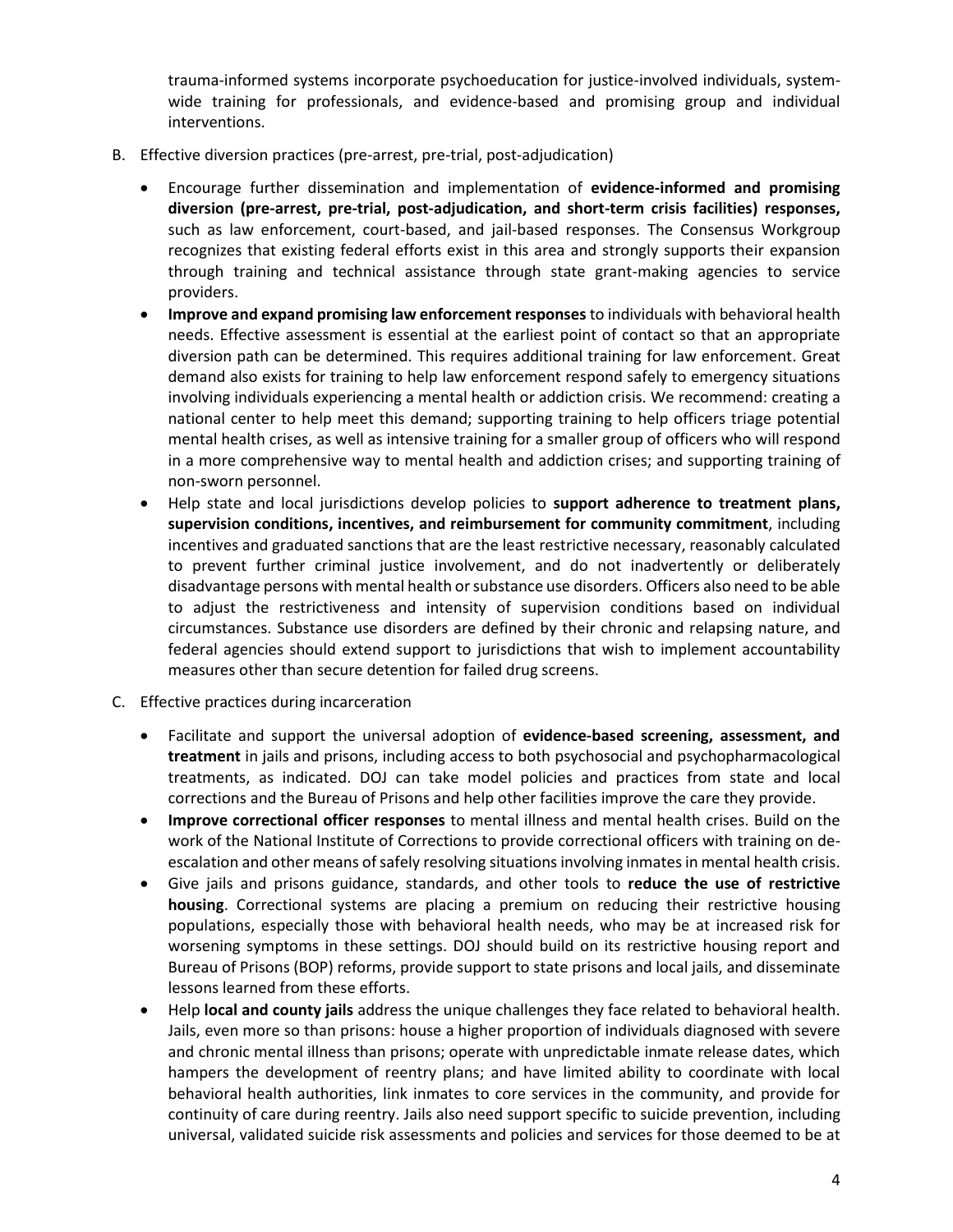risk. In 2013, the suicide rate among jail inmates was 46 per 100,000, while the suicide rate in the general population was 12.6 per 100,000.<sup>ix</sup>

- D. Effective **Reentry** practices
	- Support **comprehensive transition planning** that begins at the time of admission to jail or prison and continues without disruption into the community. Each individual's transition plan should be based on a risk/needs assessment and should address continuity of care, as well as other social/relational needs (i.e., criminogenic risk, housing, health care coverage, access to appropriate healthcare services and treatment, employment, family/peer relationships, etc.). Maintaining health through the reentry process is crucial to individual success in the community, as are the provision of essential supports. The availability of sober housing with supportive services for ongoing behavioral health treatment, case management, and supported employment is particularly important.
	- Expand the **availability of services provided to individuals returning to the community**. Programs and services should be tailored to the unique needs of each individual based on risk and need, be developmentally appropriate, trauma-informed and responsive to the gender, age, and cultural background of the participants. Effective reentry practices consider the interactions among multiple factors (a biopsychosocial approach), particularly the connections among behavioral, physical and relational health.
	- Support the expanded provision of **medication-assisted treatment,** which has been found to be successful in treating substance use disorders by combining behavioral therapy and medications.
	- Federal grant programs focused on reentry (e.g., BJA's Second Chance Act program, SAMHSA's offender reentry program) should further emphasize a comprehensive approach to reentry for returning citizens with behavioral health needs in their solicitations and performance metrics.
	- Prioritize **information sharing between justice systems and community physical and behavioral health providers**. When facility records are not available to community services providers, efforts to ensure seamless care can be hobbled. Federal grant programs focused on reentry (e.g., BJA's Second Chance Act program, SAMHSA's offender reentry program) should further emphasize the importance of record-sharing in their solicitations and performance metrics. Also, the federal government should provide clear guidance around the application of the Health Insurance Portability and Accountability Act (HIPAA), which is unnecessarily preventing the sharing of information.

#### **2. Federal courts and prisons.**

- **Increase resources for behavioral health programming in the federal BOP in male and female institutions**. BOP programs and policies reflect some of the best of what the field has to offer offenders with behavioral health disorders. However, to meet the goal of adequately addressing the needs of all of these inmates, BOP needs additional providers, physical space, and financial resources.
- **Engage** in more pilot programs, **expand** innovative efforts, and **disseminate** lessons learned and effective practices. BOP plays an important role in American corrections and, with increased authority and resources, can provide new models for state and local corrections to improve care for offenders with behavioral health needs.
- **Reduce the use and harmful effects of restrictive housing.** BOP has requested additional funding dedicated to removing mentally ill offenders from restrictive housing through expansion of the Secure Mental Health Step-Down Program and to placing a mental health professional in each of the agency's Secure Housing Units. We strongly support these goals. In addition, BOP can further improve their efforts by adopting successful strategies from local and state corrections.
- **Increase congressional engagement.** Congress plays a crucial role in directing agency activity, through oversight, authorization, and appropriations. To facilitate reform, it is essential for Congress to take a more active interest in BOP efforts to meet the needs of offenders with behavioral health needs particularly in the gap between policy and what the agency can achieve with limited resources.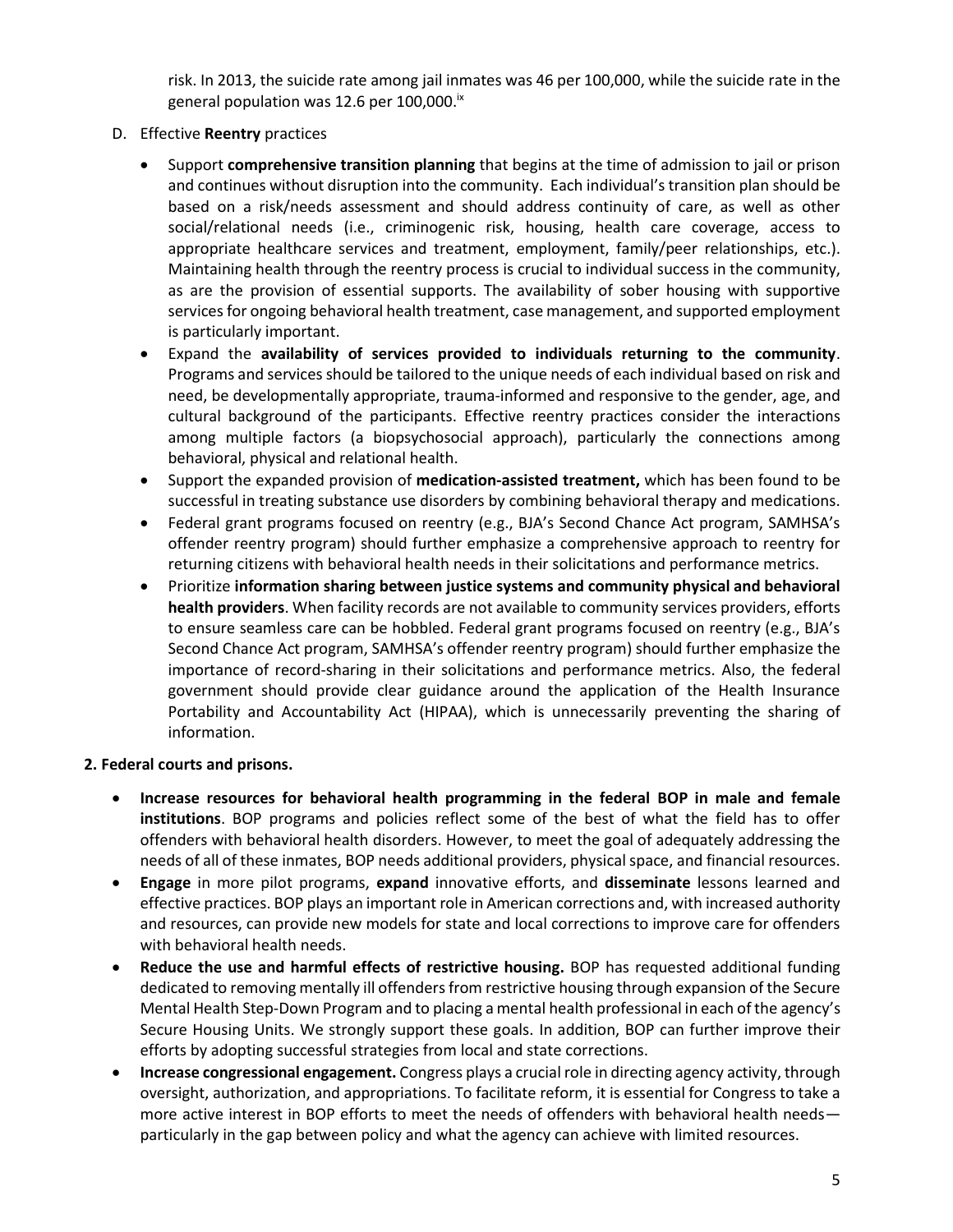Develop policies to **support adherence to treatment plans, supervision conditions, incentives, and reimbursement for community commitment**, including incentives and graduated sanctions that are the least restrictive necessary, reasonably calculated to prevent further criminal justice involvement, and do not inadvertently or deliberately disadvantage persons with mental health or substance use disorders. Officers also need to be able to adjust the restrictiveness and intensity of supervision conditions based on individual circumstances. Substance use disorders are defined by their chronic and relapsing nature, and federal agencies should extend support to jurisdictions that wish to implement accountability measures other than secure detention for failed drug screens.

#### **3. Behavioral health workforce development**

- Build on current **student loan forgiveness and repayment**. Better educate medical and behavioral health professionals about Public Service Loan Forgiveness for work in criminal justice settings. Expand National Health Service Corps eligibility to local and county corrections, as well as to a wider range of addictions professionals.
- Support **partnerships between institutions of higher education, local and state correctional agencies, and community providers**, to expand opportunities for training and placement in correctional settings for students enrolled in accredited behavioral health professions training programs.
- Strengthen funding for **programs that expand the behavioral health workforce**, such as the existing Behavioral Health Workforce Education and Training Program, and that prepare behavioral health providers to work with at-risk children, adolescents, justice-involved youth, transitional-age youth, and others at high risk for developing mental health disorders. Increase training for non-clinical staff so they are able to recognize the signs and symptoms of behavioral issues and respond appropriately. Such training should be provided by qualified trainers in techniques with a strong research base.
- Provide spaces, such as conferences and remote trainings, for service providers (e.g., licensed professional counselors, psychiatrists, psychologists, social workers), judges, prosecutors, public defenders, and secure and community corrections administrators and officers to maintain ongoing dialogue about **standardization of and competencies for forensic behavioral health treatment**.
- Encourage **employment-related re-entry programs** that are designed to address the mental health, substance abuse, and developmental needs of each participant.

#### **4. Federal research, evaluation, and coordination**

- Fund **evaluations, higher-level analyses, and outcome comparisons** of pre- and post-booking diversion, medication assisted treatment, and other programs and practices. It is imperative to ongoing reform that new efforts to keep individuals from penetrating into the criminal justice system build from what works, and a dearth of literature exists on this critical topic.
- Fund studies to **bridge the gap in research on people with behavioral health disorders** involved in the justice system, such that both recovery and recidivism reduction outcomes are considered or examined. Both the reduction of mental health symptoms and recidivism reduction among this group are imperative goals, and the federal government can take a leadership role in aligning this work.
- Create an **interagency council or permanent working group** on behavioral health issues in criminal justice modeled on the Federal Interagency Reentry Council (FIRC) and the United States Interagency Council on Homelessness (USICH). Involve representatives from the U.S. Departments of Justice, Health and Human Services, Housing and Urban Development, Labor, and others. Ensure the group addresses issues related to: different funding streams; confusion around jurisdiction on Capitol Hill; and the array of federal legislation and programs that do or could address these issues.
- Support **coordinated local, state, and federal innovations**. Numerous local and state governments have placed a priority on designing interventions for justice involved individuals with behavioral health issues, and federal agencies are providing financial support for these localized initiatives through the Byrne Justice Assistance Grant program and several discretionary grant programs. With additional support for local, county, and statewide planning and national coordination, efforts across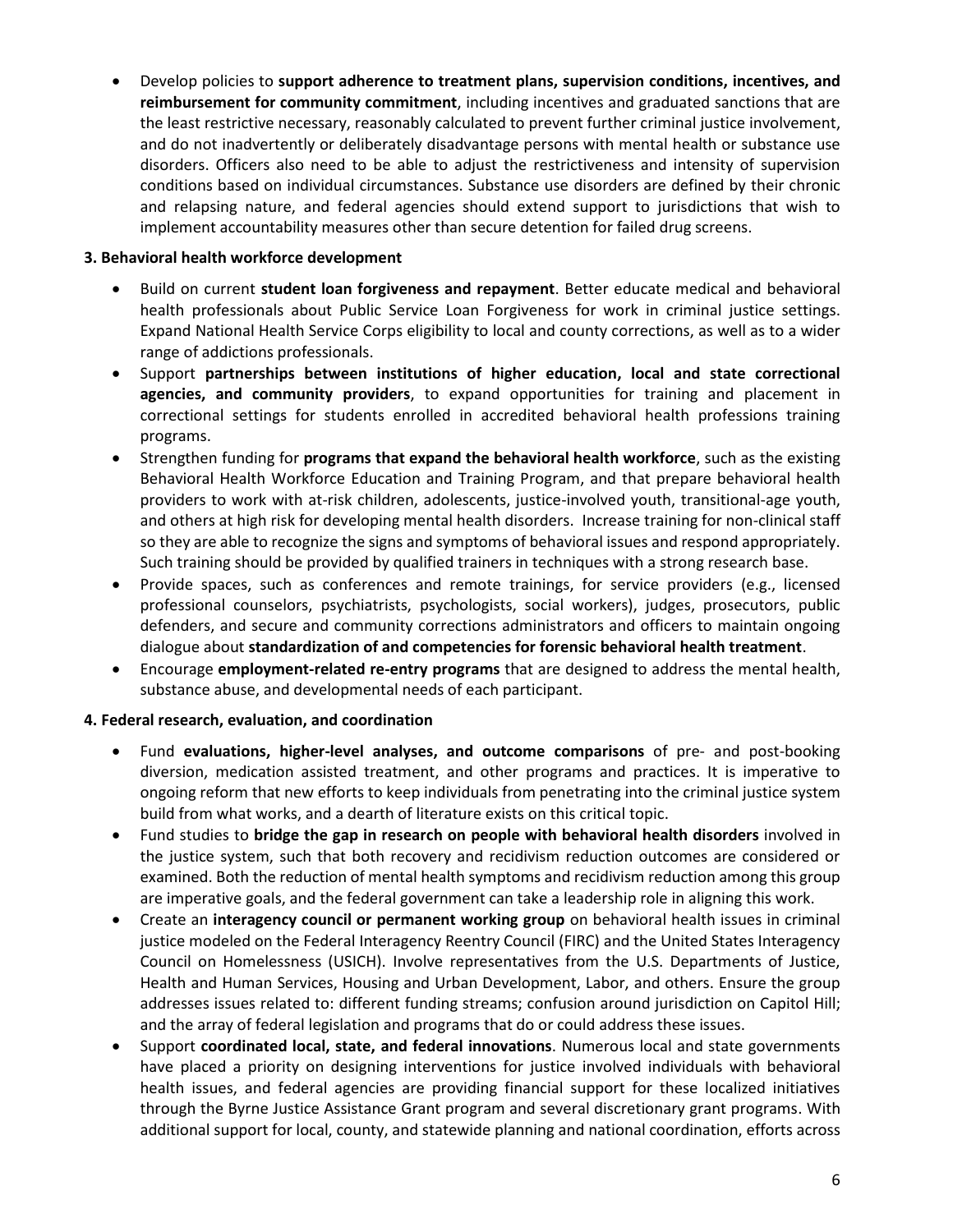the country can culminate into widespread effective programs. Exemplary programs involve multiple service agencies, and as such, DOJ can help to establish best practices for data collection and sharing among these agencies.

#### **5. Juvenile Justice**

- Prioritize **prevention programs** that identify and target services to at-risk juveniles and their families, to maximize the chances that juveniles do not engage with the juvenile justice system in the first place.
- **Emphasize diversion** for justice-involved youth with behavioral health needs, and include aggression management, mental health, and substance use treatment in interventions for this group. To a much larger extent than with adults, home- and community-based treatment for justice-involved youth can be provided in ways that protect public safety. Allowing more appropriate agencies, such as public behavioral health, to address the needs of these youth allows juvenile justice to focus their limited resources on the mission of rehabilitation and delinquency prevention.
- Promote policies that, when appropriate, **limit justice-involved youth from being housed in adult secure facilities**.
- Support the adoption of **evidence-based screening, assessment, and treatment** of both criminogenic and behavioral health needs for youth who must be held in secure detention or corrections. We recognize that not all justice-involved youth will receive services in the community. For this group, it is imperative that juvenile justice facilities provide the best possible services from qualified providers and staff to address risk of reoffending and behavioral health problems.

### **Supporting organizations**

| American Association of Child and Adolescent<br>Psychiatry | National Association of County Behavioral Health<br>and Developmental Disability Directors |
|------------------------------------------------------------|--------------------------------------------------------------------------------------------|
| <b>American Psychiatric Association</b>                    | National Association of Social Workers                                                     |
| American Psychological Association                         | National Association of State Mental Health                                                |
| Association of State Correctional Administrators           | <b>Program Directors</b>                                                                   |
| <b>Equitas Foundation</b>                                  | National Criminal Justice Association                                                      |
| <b>International Community Corrections Association</b>     | National Health Care for the Homeless Council                                              |
| National Alliance on Mental Illness                        | National Religious Campaign Against Torture                                                |
| National Association for Rural Mental Health               | <b>Police Foundation</b>                                                                   |

National Association of Counties (NACo)